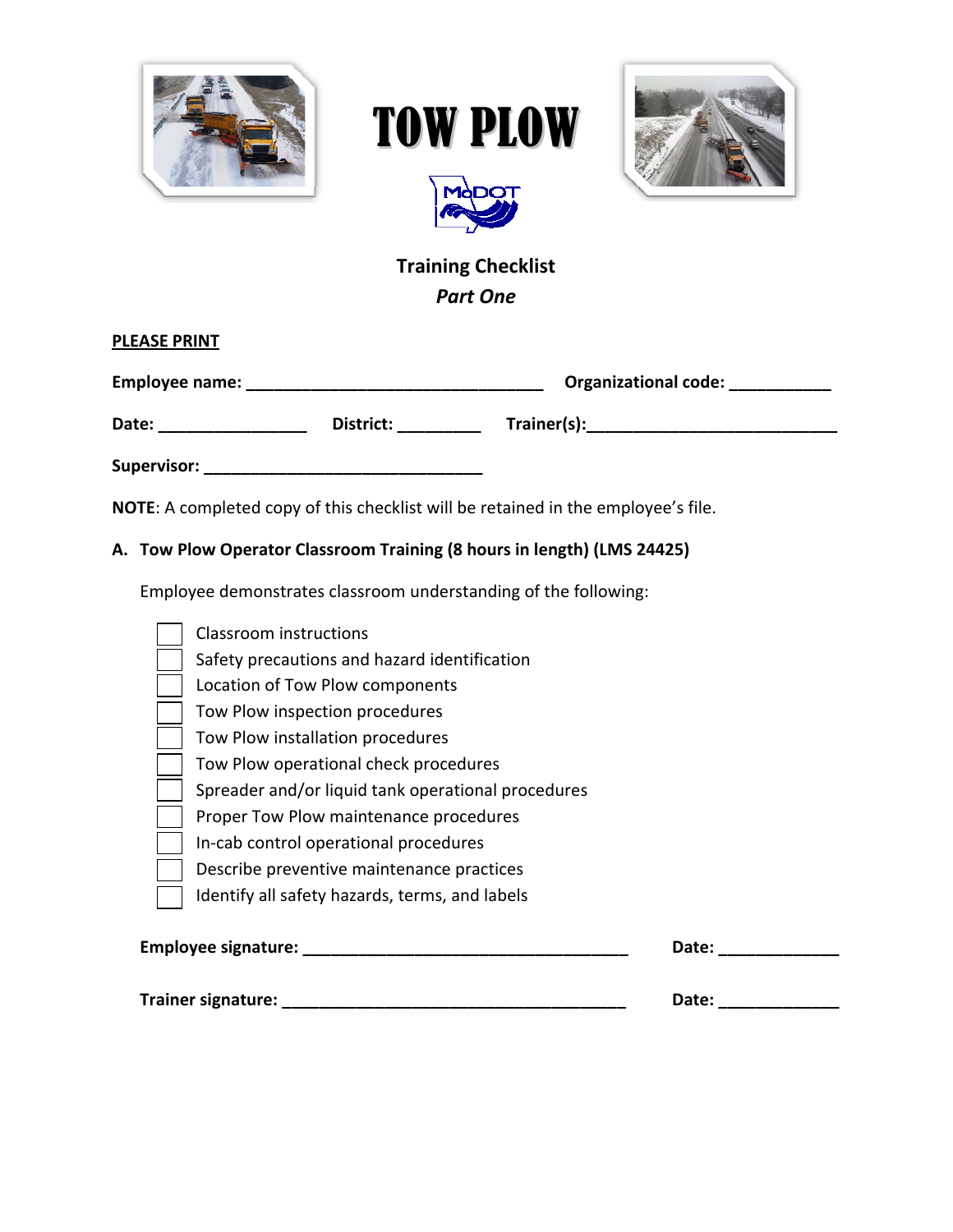## **B. Tow Plow Operator Hands‐on Training (conducted immediately after classroom training)**

Employee demonstrates driving competency on closed driving course by performing the following:

| Ramp cleaning maneuvers                     |       |  |
|---------------------------------------------|-------|--|
| Quick change response maneuver              |       |  |
| Barrier maneuver                            |       |  |
| "S" curve maneuver                          |       |  |
| Parked car maneuver                         |       |  |
| Perform pre and post inspections            |       |  |
| Identify all key components of the Tow Plow |       |  |
| Employee signature:                         | Date: |  |
| <b>Trainer signature:</b>                   | Date: |  |